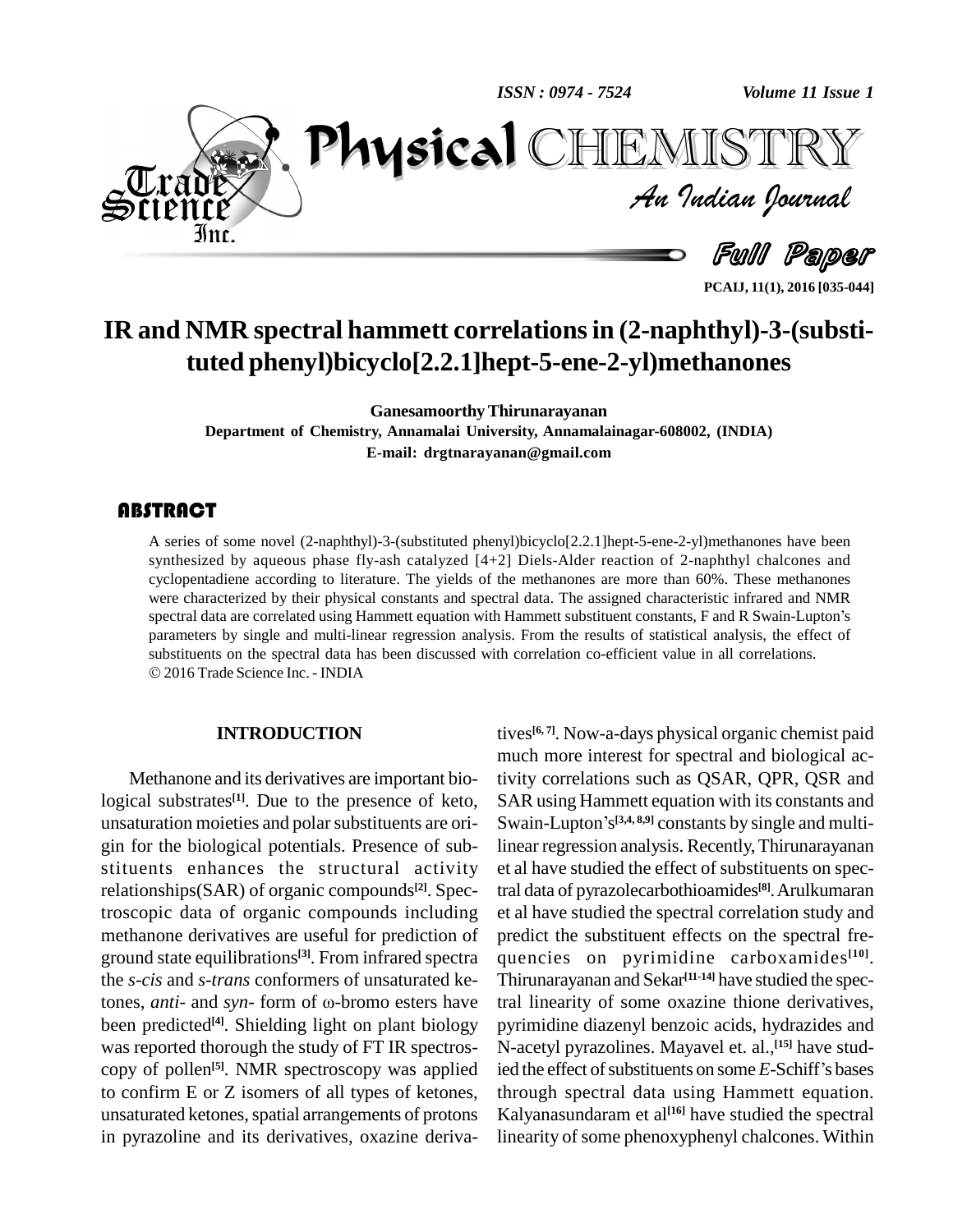# Full Paper

the above view there is no report available for the spectral correlation study of novel (2-naphthyl)-3- (substituted phenyl) bicyclo[2.2.1]hept-5-ene-2 yl)methanonesin literature in the past. Therefore the author has taken efforts to prepare the above men- $\frac{d}{dSQ_4}$  and concentrated to give a solid prodtioned methanones and recorded infrared and NMR spectra for studying the spectral correlation analysis.

### **EXPERIMENTAL**

### **General**

and solvents used in this present study. The infrared spectra of all chalcones were recorded in SHIMADUZ Fourier Transform IR spectrophotom eter using KBr discs. The NMR all compounds have been recorded in BRUKER AV 400 type spectrom eter, using  $CDCl<sub>3</sub>$  as a solvent, 400 MHz have been applied for recording<sup>1</sup>H NMR spectra and 100 MHz In for recording  $^{13}$ C NMR spectra, taking TMS as stan-ied dard.<br>Synthesis of (2-naphthyl)-3-(substituted

phenyl)bicyclo[2.2.1] hept-5-ene-2-yl) methanones **[2]**.

The (2-naphthyl)-3-(substituted phenyl) bicyclo [2.2.1] hept-5-ene-2-yl) methanones were synthe sized and the purities of the compounds were examined by literature method **[1, 29-31]**.Appropriate equimolar quantities of 2-naphthyl chalcones (2 mmol) in 15 mL of ethanol, cyclopentadiene (2 mmol) and 4 g of fly-ash in 20 mL of water were stirred for 6 h at  $0-4$  °C overnight. Progress of the reaction was moni-



*X*= H, 3-Br, 3-Cl, 4-Cl, 4-N(CH<sub>3</sub>)<sub>2</sub>, 4-F, 4-OH, 4-OCH<sub>3</sub>, 4-NO<sub>2</sub><br>**Figure 1 : General structure of (2-naphthyl)-3**<br>(substituted phenyl)bicyclo[2.2.1] hept-5-ene-2-yl<br>methanones<br>**Physical** CHEMISTRY<br>*Au Indian Journal* methanones<br>**Physical Figure 1 : General structure of(2-naphthyl)-3-**

Physical CHEMISTRY

Sigma-Aldrich and Merck company chemicals<br>scharacteristicstretches  $(v, cm<sup>-1</sup>)$  and NMR chemical<br>solvents used in this present study. The infrared shifts  $(\delta, ppm)$  of methanones are presented in by thin-layer chromatography. Dichloromethane (10 mL) was added and the extract was separated by filtration. The filtrate was washed with water, brine (10 mL), dried over anhy uct. The crude product was further purified by recrystallization with ethanol. The general structure of (2-naphthyl)-3-(substituted phenyl)bicyclo[2.2.1] hept-5-ene-2-yl) methanones is shown in Figure 1. The physical constants and analytical data of these methanones are presented in TABLE 1.The infrared The physical constants and analytical data of these<br>methanones are presented in TABLE 1. The infrared<br>characteristicstretches  $(v, cm^{-1})$  and NMR chemical methanones are presented in TABLE 1. The infrared<br>characteristicstretches (v, cm<sup>-1</sup>) and NMR chemical<br>shifts ( $\delta$ , ppm) of methanones are presented in TABLE 2.

### **RESULTSAND DISCUSSION**

### **Infrared spectralstudy**

In the present investigation, the author have studied the effects of substituents on the characteristic In the present investigation, the author have stud-<br>ied the effects of substituents on the characteristic<br>infrared frequencies  $vCO$ ,  $-CH=CH-<sub>op</sub>$  and >C=C<*op*(cm-1)of (2-naphthyl)-3-(substituted phenyl)bicyclo[2.2.1]hept-5-ene-2-yl)methanones by single and multi-linear regression analysis<sup>[3, 4, 6, 7, 10-<br><sup>20]</sup>using Hammett equation with Hammett substituent constants and Swain-Lupton's constants<sup>[8]</sup> F and</sup> **20]** using Hammett equation with Hammett substitu ent constants and Swain-Lupton's constants<sup>[8]</sup> F and <sup>20]</sup>using Hammett equation with Hammett substituent constants and Swain-Lupton's constants<sup>[8]</sup> F and R parameters. The assigned vCO, -CH=CH-<sub>*op*</sub> and >C=C<*op*of of (2-naphthyl)-3-(substituted phenyl)bicyclo[2.2.1]hept-5-ene-2-yl)methanones are presented in TABLE 2. In infrared spectral corare presented in TABLE 2. In infrared spectral correlations, the Hammett equation was employed as,  $\mathbf{v} = \mathbf{p}\mathbf{\sigma} + \mathbf{v}_{\mathbf{o}}(\mathbf{1})$ 

relations, the Hammett equation was employed as,<br>  $\mathbf{v} = \mathbf{\rho} \boldsymbol{\sigma} + \mathbf{v}_{0}(\mathbf{1})$ <br>
where  $v_{0}$  is the frequency for the parent member of the series.

The results of statistical analysis are presented in TABLE 3. TABLE 3 reveals that the single parameter correlation of vCO (cm<sup>-1</sup>) with Hammett  $\sigma$ , 1 TABLE 3. TABLE 3 reveals that the single pa-<br>ameter correlation of vCO (cm<sup>-1</sup>) with Hammett σ,<br>+, σ<sub>R</sub> constants and R parameters gave satisfactory rameter correlation of vCO (cm<sup>-1</sup>) with Hammett  $\sigma$ ,<br> $\sigma^+$ ,  $\sigma_R$  constants and R parameters gave satisfactory<br>correlations( $\sigma$ : r=0.909;  $\sigma^+$ :r=0.905;  $\sigma_R$ : r=928 and  $\sigma^+$ ,  $\sigma_R$  constants and R parameters gave satisfactory<br>correlations( $\sigma$ : r=0.909;  $\sigma^+$ :r=0.905;  $\sigma_R$ : r=928 and<br>R: r=0.907). Remaining Hammett  $\sigma_I$  constant and F parameter were fail in correlations.The single of - R: r=0.907). Remaining Hammett  $\sigma_I$  constant and F<br>parameter were fail in correlations. The single of -<br>CH=CH-<sub>op</sub> (cm<sup>-1</sup>) frequencies with Hammett  $\sigma$ ,  $\sigma^*$ ,  $\sigma_{\rm R}$  constants and R parameters gave satisfactory cor-CH=CH-<sub>op</sub> (cm<sup>-1</sup>) frequencies with Hammett  $\sigma$ ,  $\sigma^+$ ,<br> $\sigma_R$  constants and R parameters gave satisfactory cor-<br>relations ( $\sigma$ : r=0.907;  $\sigma^+$ : r=0.906;  $\sigma_R$ : r=0.908and  $\sigma_{\rm R}$  constants and R parameters gave satisfactory correlations ( $\sigma$ : r=0.907;  $\sigma^+$ : r=0.906;  $\sigma_{\rm R}$ : r=0.908and<br>R: r=0.907). Hammett  $\sigma_{\rm I}$  constant and F parameter (substituted phenyl)bicyclo[2.2.1] hept-5-ene-2-yl)  $R: r=0.907$ ). Hammett  $\sigma_r$  constant and F parameter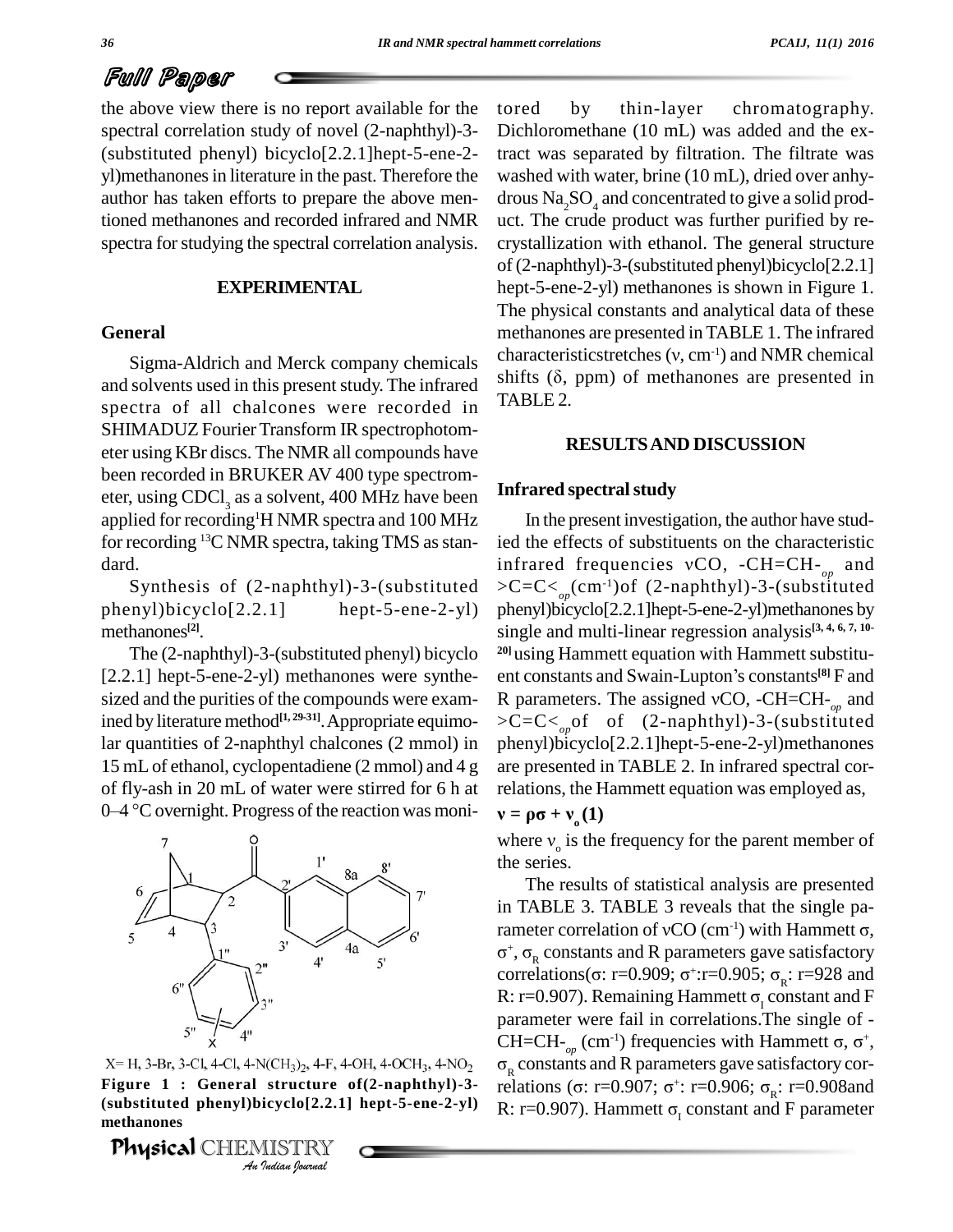∽

| TABLE 1: The physical constants, analytical and mass fragments of the of (2-naphthyl)-3-(substituted |  |  |  |
|------------------------------------------------------------------------------------------------------|--|--|--|
| phenyl)bicyclo[2.2.1]hept-5-ene-2-yl)methanones                                                      |  |  |  |

| Entry          | X           | <b>M.F.</b>        | M.W. | $Mp(^{\circ}C)a$ | Mass $(m/z)$                                                                                                                  |
|----------------|-------------|--------------------|------|------------------|-------------------------------------------------------------------------------------------------------------------------------|
| 1              | H           | $C_{20}H_{18}O$    | 324  | 116-117          | 324 [M <sup>+</sup> ], 197, 155, 121, 93,                                                                                     |
| $\overline{2}$ | $3-Br$      | $C_{20}H_{19}BrO$  | 403  | 127-128          | 77, 68, 52, 42, 29, 27<br>403 [M <sup>+</sup> ], 405 [M <sup>2+</sup> ], 323, 247, 231,<br>203, 196, 120, 111, 79, 77, 35, 29 |
| 3              | $3-C1$      | $C_{20}H_{19}ClO$  | 358  | $142 - 143$      | 358 [M <sup>+</sup> ], 360 [M <sup>2+</sup> ], 323, 247,<br>231, 203, 155, 127, 111, 77, 35, 29                               |
| 4              | $4-C1$      | $C_{20}H_{19}ClO$  | 358  | $142 - 143$      | 358 [M <sup>+</sup> ], 360 [M <sup>2+</sup> ], 323, 247, 231,<br>203, 155, 127, 111, 77, 35, 29                               |
| 5              | $4-N(CH_3)$ | $C_{26}H_{25}NO$   | 367  | 128-129          | 367 [M <sup>+</sup> ], 352, 337, 323, 247, 240,<br>212, 155, 127, 120, 93, 77, 15                                             |
| 6              | $4-F$       | $C_{20}H_{19}FO$   | 342  | $130 - 132$      | 342 [M <sup>+</sup> ], 344 [M <sup>2+</sup> ], 323, 247, 187,<br>155, 127, 95, 93, 77, 29, 19                                 |
| 7              | $4-OH$      | $C_{20}H_{20}O_2$  | 340  | $152 - 153$      | 340 [M <sup>+</sup> ], 323, 247, 213, 185, 169,<br>155, 127, 93, 77, 29, 17                                                   |
| 8              | $4-OCH3$    | $C_{25}H_{22}O_2$  | 354  | $120 - 121$      | 354 [M <sup>+</sup> ], 339, 323, 247, 199, 155,<br>107, 93, 91, 77, 31, 15                                                    |
| 9              | $4-NO2$     | $C_{24}H_{19}NO_3$ | 369  | $132 - 134$      | 369 [M <sup>+</sup> ], 323, 247, 242, 214, 155,<br>127, 122, 93, 88, 77, 46, 27, 15                                           |

 $a = Ref. 2$ 

TABLE 2: Infrared and NMR spectroscopic data of (2-naphthyl)-3-(substituted phenyl)bicyclo[2.2.1]hept-5-ene-2yl)methanones

|                |               |           |              | <sup>1</sup> H NMR $\delta$ (ppm) |           |                |                             |                     |                    |          |           |              |  |
|----------------|---------------|-----------|--------------|-----------------------------------|-----------|----------------|-----------------------------|---------------------|--------------------|----------|-----------|--------------|--|
| Entry          | $\mathbf X$   | $\bf{CO}$ | $CH=CH_{op}$ | $C=C_{op}$                        | $H_1(dd)$ | $H_2(t)$       | $H_3(t)$                    | H <sub>4</sub> (dd) | H <sub>5</sub> (d) | $H_6(d)$ | $H_7(dd)$ | $H_{7a}(dd)$ |  |
| 1              | H             | 1662      | 1062         | 675                               | 2.66      | 3.19           | 3.62                        | 2.02                | 5.50               | 5.93     | 2.15      | 1.58         |  |
| 2              | $3-Br$        | 1648      | 1046         | 608                               | 2.88      | 3.22           | 3.65                        | 2.72                | 5.49               | 5.96     | 2.14      | 1.54         |  |
| 3              | $3-C1$        | 1659      | 1055         | 673                               | 2.85      | 3.76           | 3.58                        | 2.86                | 5.40               | 5.98     | 2.20      | 1.63         |  |
| 4              | $4-C1$        | 1653      | 1063         | 614                               | 2.49      | 3.88           | 3.5                         | 2.55                | 5.01               | 5.10     | 2.13      | 1.48         |  |
| 5              | $4-N(CH_3)_2$ | 1644      | 1046         | 613                               | 2.78      | 2.61           | 3.48                        | 2.73                | 5.49               | 5.96     | 2.67      | 1.40         |  |
| 6              | $4-F$         | 1628      | 1050         | 667                               | 2.84      | 3.76           | 3.68                        | 2.83                | 5.57               | 5.68     | 2.56      | 1.63         |  |
| 7              | $4-OH$        | 1637      | 1019         | 671                               | 2.85      | 3.66           | 3.99                        | 2.72                | 5.47               | 5.77     | 2.72      | 1.75         |  |
| 8              | $4-OCH3$      | 1655      | 1035         | 633                               | 2.81      | 2.82           | 3.18                        | 2.71                | 5.58               | 5.62     | 2.55      | 1.56         |  |
| $\mathbf{9}$   | $4-NO2$       | 1685      | 1087         | 682                               | 3.03      | 3.75           | 3.58                        | 2.75                | 5.96               | 5.39     | 2.20      | 1.44         |  |
|                | $\mathbf X$   |           |              |                                   |           |                | $^{13}C$ NMR $\delta$ (ppm) |                     |                    |          |           |              |  |
| Entry          |               | $\bf{CO}$ | C1           | C <sub>2</sub>                    | $C_3$     | C <sub>4</sub> | $C_5$                       | $C_6$               | $C_7$              | $C_{1'}$ | $C_{1}$   | $C_{ipos}$   |  |
| 1              | H             | 190.53    | 40.33        | 54.47                             | 46.03     | 50.29          | 135.47                      | 45.86               | 130.02             | 127.29   | 127.24    | 190.53       |  |
| 2              | $3-Br$        | 190.53    | 40.34        | 54.81                             | 46.22     | 50.37          | 135.64                      | 45.41               | 129.85             | 136.96   | 148.48    | 190.53       |  |
| 3              | $3-C1$        | 189.57    | 39.37        | 54.98                             | 38.42     | 48.44          | 135.83                      | 45.87               | 131.15             | 142.96   | 127.49    | 189.57       |  |
| $\overline{4}$ | $4-C1$        | 190.15    | 41.16        | 54.08                             | 46.07     | 51.29          | 135.17                      | 46.83               | 130.12             | 144.85   | 132.48    | 190.15       |  |
| 5              | $4-N(CH_3)_2$ | 190.55    | 41.20        | 54.81                             | 45.19     | 50.37          | 135.27                      | 46.22               | 130.25             | 136.26   | 148.80    | 190.55       |  |
| 6              | $4-F$         | 191.37    | 42.81        | 54.03                             | 46.27     | 50.90          | 135.37                      | 47.17               | 131.05             | 142.34   | 161.40    | 191.37       |  |
| 7              | $4-OH$        | 189.21    | 42.72        | 54.22                             | 46.21     | 51.32          | 135.62                      | 46.74               | 131.19             | 129.30   | 158.29    | 189.21       |  |
| $\,8\,$        | $4-OCH3$      | 190.05    | 42.72        | 54.77                             | 46.17     | 51.32          | 135.58                      | 45.86               | 131.97             | 139.49   | 158.82    | 190.05       |  |
| 9              | $4-NO2$       | 189.39    | 43.72        | 52.48                             | 44.54     | 50.36          | 135.72                      | 46.57               | 132.01             | 153.29   | 146.82    | 189.39       |  |

were fail in correlations. The single of  $>C=C<_{op}$  (cm<sup>1</sup>) frequencies with Hammett  $\sigma$  and  $\sigma^+$ gave satisfactory correlations( $\sigma$ : r=0.963 and  $\sigma$ <sup>+</sup>: r=0.903). The Hammett  $\sigma^+$ ,  $\sigma_{\text{r}}$  constants, F and R parameters gave poor correlations.. All correlations gave positive  $\rho$ values. This implies that the normal substituent ef-

Physical CHEMISTRY An Indian Journal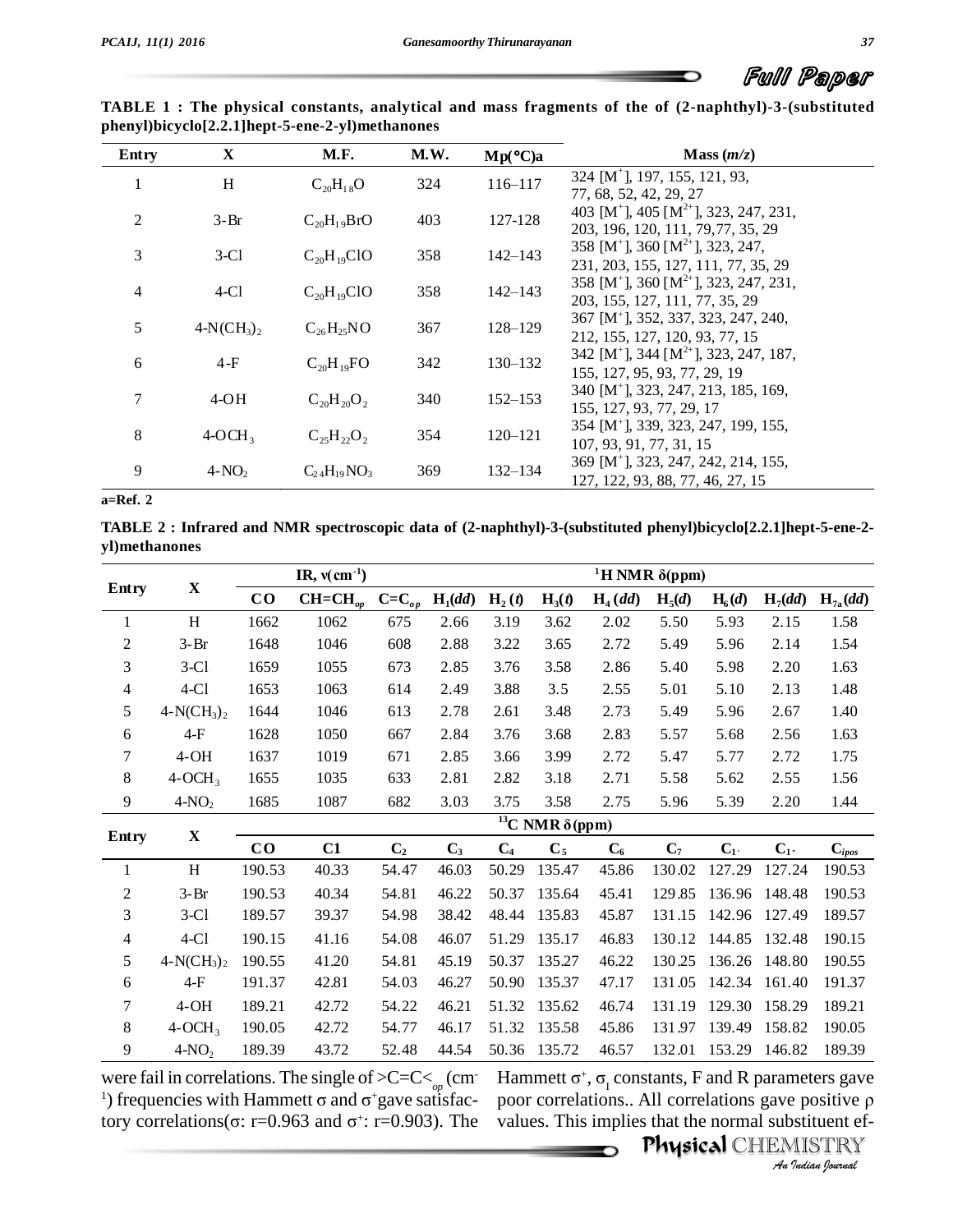

Figure 2 : The resonance-conjugative structure

fect operates in all systems. The fail in correlation was due to the inability of prediction of effect of substituents on the frequencies along with the resonance-conjugative structure as shown in Figure 2

In single parameter correlations of characteristic infrared frequencies vCO, -CH=CH- $_{op}$  and >C=C<<sub>op</sub> (cm<sup>-1</sup>)of (2-naphthyl)-3-(substituted<br>phenyl)bicyclo[2.2.1] hept-5-ene-2-yl)methanones with Hammett substituents and F and R parameters, some of them produced poor correlation coefficients. While seeking in multi-parameter correlations of

these frequencies with Swain-Lupton's constants<sup>[8]</sup> gave satisfactory correlation coefficients. The generated multi-linear regression analysis equations are shown in  $(2-7)$ .

vCO(cm<sup>-1</sup>) = 1669.49(
$$
\pm 8.809
$$
)  
\n+6.222( $\pm 1.760$ ) $\sigma_1$  + 59.842( $\pm 15.760$ ) $\sigma_R$  (2)  
\n( $R = 0.984$ , n = 9, P > 95%)  
\nvCO(cm<sup>-1</sup>) = 1670.10( $\pm 9.741$ )  
\n+ 12.051( $\pm 1.854$ )F +35.588( $\pm 11.737$ )R (3)  
\n( $R = 0.977$ , n = 9, P > 95%)  
\nv-CH=CH<sub>-*op*</sub>(cm<sup>-1</sup>) = 1061.10( $\pm 11.700$ )  
\n+14.987( $\pm 2.259$ ) $\sigma_1$  + 58.701( $\pm 20.868$ ) $\sigma_R$  (4)  
\n( $R = 0.979$ , n = 9, P > 95%)  
\nv-CH=CH<sub>-*op*</sub>(cm<sup>-1</sup>) = 1060.40( $\pm 11.756$ )  
\n+ 13.047( $\pm 2.232$ )F +37.955( $\pm 14.161$ )R (5)  
\n( $R = 0.976$ , n = 9, P > 95%)  
\nv-CH=CH<sub>-*op*</sub>(cm<sup>-1</sup>) = 656.85( $\pm 29.455$ )  
\n+6.353( $\pm 2.566$ ) $\sigma_1$  + 42.628( $\pm 12.516$ ) $\sigma_R$  (6)  
\n( $R = 0.934$ , n = 9, P > 90%)  
\nN>C=C= $\sigma_p$ (cm<sup>-1</sup>) = 651.79( $\pm 27.139$ )  
\n+ 18.432( $\pm 51.646$ )F +28.316( $\pm 32.689$ )R (7)  
\n( $R = 0.937$ 

### <sup>1</sup>H NMR spectral study

TABLE 3: Results of statistical analysis of IR spectral data of (2-naphthyl)-3-(substituted phenyl) bicyclo [2.2.1] hept-5-ene-2-yl)methanones with Hammett  $\sigma$ ,  $\sigma^+$ ,  $\sigma_{\rho}$ ,  $\sigma_{\rho}$ constants, F and rparameters

| Frequency            | Constant                        | $\mathbf r$ | I       | $\rho$ | ${\bf S}$ | $\mathbf n$    | <b>Correlated derivatives</b>                                                                |  |  |  |
|----------------------|---------------------------------|-------------|---------|--------|-----------|----------------|----------------------------------------------------------------------------------------------|--|--|--|
|                      | $\sigma$                        | 0.906       | 1651.10 | 22.063 | 13.82     |                |                                                                                              |  |  |  |
|                      | $\sigma^+$                      | 0.905       | 1654.49 | 11.012 | 14.76     |                |                                                                                              |  |  |  |
| $vCO(cm^{-1})$       | $\sigma_I$                      | 0.812       | 1647.26 | 14.348 | 17.10     | $\overline{Q}$ | H, 3-Br, 3-Cl, 4-Cl, 4-N(CH <sub>3</sub> ) <sub>2</sub> , 4-F, 4-OH, 4-                      |  |  |  |
|                      | $\sigma_R$                      | 0.928       | 1666.38 | 58.018 | 9.35      |                | $OCH3$ , 4-NO <sub>2</sub>                                                                   |  |  |  |
|                      | F                               | 0.803       | 1653.41 | 2.820  | 17.42     |                |                                                                                              |  |  |  |
|                      | $\mathbf{R}$                    | 0.907       | 1664.94 | 34.298 | 11.33     |                |                                                                                              |  |  |  |
|                      | $\sigma$                        | 0.907       | 1049.73 | 30684  | 14.03     |                |                                                                                              |  |  |  |
|                      | $\sigma^+$                      | 0.906       | 1054.62 | 16.239 | 15.10     |                |                                                                                              |  |  |  |
| $vCH=CH_{op}(cm)$    | $\sigma_I$                      | 0.881       | 1039.30 | 34.666 | 18.71     | $\overline{Q}$ | H, 3-Br, 3-Cl, 4-Cl, 4-N(CH <sub>3</sub> ) <sub>2</sub> , 4-F, 4-OH, 4-<br>$OCH3$ , 4- $NO2$ |  |  |  |
|                      | $\sigma_R$                      | 0.901       | 1067.16 | 62.860 | 12.69     |                |                                                                                              |  |  |  |
|                      | $\boldsymbol{\mathrm{F}}$       | 0.823       | 1042.60 | 23.056 | 19.58     |                |                                                                                              |  |  |  |
|                      | $\mathbf R$                     | 0.907       | 1065.91 | 39.333 | 13.50     |                |                                                                                              |  |  |  |
|                      | $\sigma$                        | 0.963       | 647.27  | 20.946 | 31.37     |                |                                                                                              |  |  |  |
|                      | $\sigma^{\scriptscriptstyle +}$ | 0.903       | 651.06  | 13.379 | 30.97     |                |                                                                                              |  |  |  |
|                      | $\sigma_{I}$                    | 0.814       | 641.02  | 21.006 | 32.50     | $\overline{Q}$ | H, 3-Br, 3-Cl, 4-Cl, 4-N(CH <sub>3</sub> ) <sub>2</sub> , 4-F, 4-OH, 4-                      |  |  |  |
| $vC=C_{op}(cm^{-1})$ | $\sigma_R$                      | 0.834       | 659.56  | 44.491 | 31.67     |                | $OCH3$ , 4-NO <sub>2</sub>                                                                   |  |  |  |
|                      | F                               | 0.819       | 638.51  | 25.900 | 32.34     |                |                                                                                              |  |  |  |
|                      | R                               | 0.835       | 659.57  | 30.264 | 30.18     |                |                                                                                              |  |  |  |

r=correlation coefficient; I= intercept; p=slope; s=standard deviation; n=number of correlated derivatives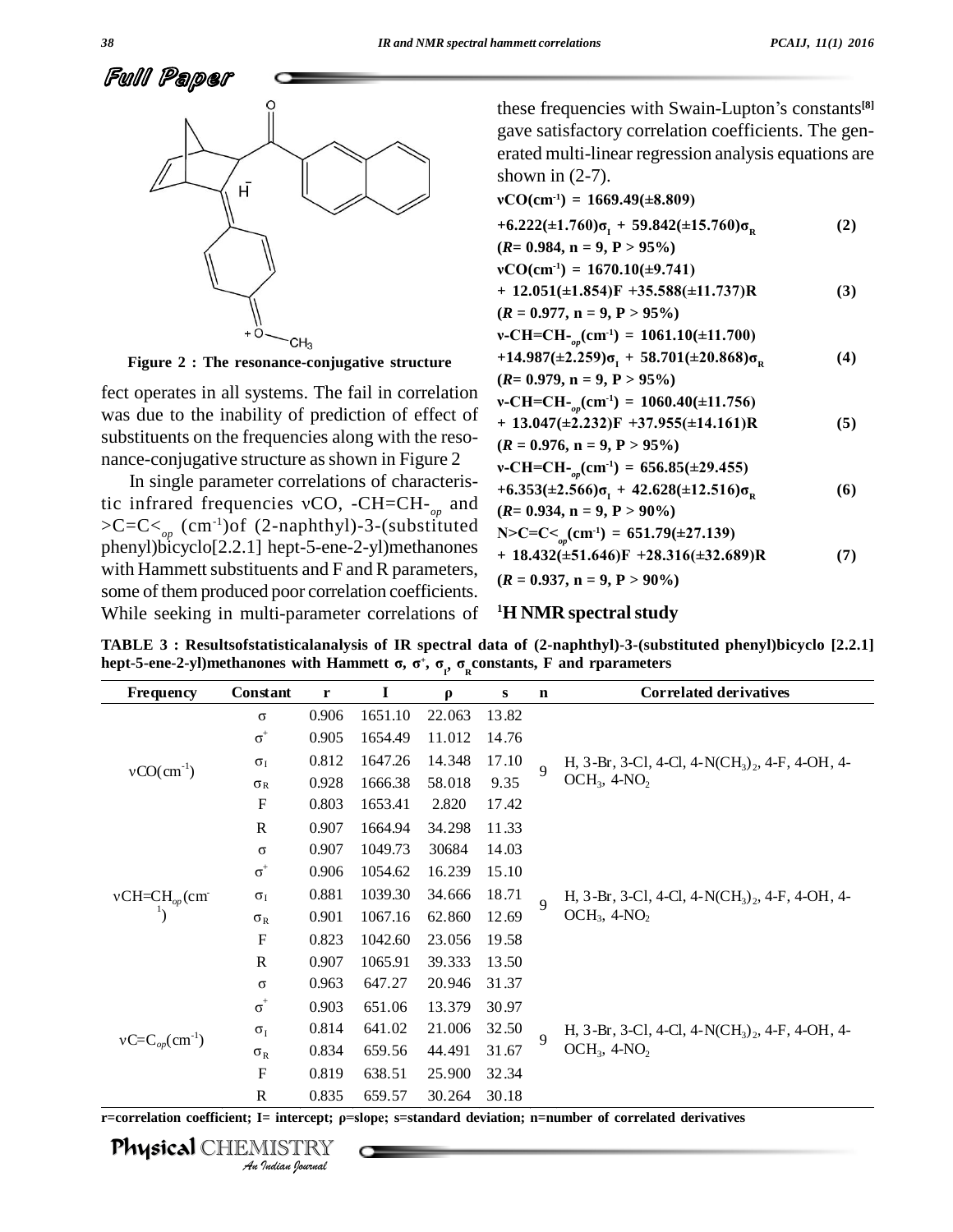$\overline{\phantom{0}}$ 

|                           |              |  |  | uwu uguwan                                                                                                                                                                                                                                                |  |
|---------------------------|--------------|--|--|-----------------------------------------------------------------------------------------------------------------------------------------------------------------------------------------------------------------------------------------------------------|--|
|                           |              |  |  | TABLE 4 : Resultsofstatisticalanalysis of H MNR spectral data of (2-naphthyl)-3-(substituted phenyl)bicyclo [2.2.1]<br>hept-5-ene-2-yl)methanones with Hammett $\sigma$ , $\sigma^+$ , $\sigma_{\sigma}$ , $\sigma_{\sigma}$ constants, F and Rparameters |  |
| <b>Frequency</b> Constant | $\mathbf{r}$ |  |  | <b>Correlated derivatives</b>                                                                                                                                                                                                                             |  |

| Frequency            | Constant                                    | r              | $\mathbf I$    | $\boldsymbol{\rho}$ | ${\bf S}$    | $\mathbf n$    | <b>Correlated derivatives</b>                                                                                   |
|----------------------|---------------------------------------------|----------------|----------------|---------------------|--------------|----------------|-----------------------------------------------------------------------------------------------------------------|
|                      | $\sigma$                                    | 0.829          | 2.793          | 0.098               | 0.15         |                |                                                                                                                 |
|                      | $\sigma^{\scriptscriptstyle +}$             | 0.818          | 2.805          | 0.035               | 0.15         |                |                                                                                                                 |
| $\delta H_1(ppm)$    | $\sigma_{\rm I}$                            | 0.804          | 2.699          | 0.280               | 0.14         | $\overline{9}$ | H, 3-Br, 3-Cl, 4-Cl, 4-N(CH <sub>3</sub> ) <sub>2</sub> , 4-F, 4-OH, 4-OCH <sub>3</sub> , 4-                    |
|                      | $\sigma_{\rm R}$                            | 0.801          | 2.816          | 0.071               | 0.16         |                | NO <sub>2</sub>                                                                                                 |
|                      | F                                           | 0.845<br>0.821 | 2.683<br>2.803 | 0.301               | 0.13<br>0.14 |                |                                                                                                                 |
|                      | ${\mathbb R}$<br>$\sigma$                   | 0.906          | 3.368          | 0.012<br>0.664      | 0.37         |                |                                                                                                                 |
|                      | $\sigma^{\scriptscriptstyle +}$             | 0.916          | 3.482          | 0.391               | 0.36         |                |                                                                                                                 |
|                      | $\sigma_{\rm I}$                            | 0.907          | 2.879          | 0.491               | 0.35         |                |                                                                                                                 |
| $\delta H_2(ppm)$    | $\sigma_{\rm R}$                            | 0.837          | 3.589          | 0.736               | 0.45         | 9              | H, 3-Br, 3-Cl, 4-Cl, 4-N(CH <sub>3</sub> ) <sub>2</sub> , 4-F, 4-OH, 4-OCH <sub>3</sub> , 4-<br>NO <sub>2</sub> |
|                      | $\boldsymbol{\mathrm{F}}$                   | 0.906          | 2.905          | 1.304               | 0.37         |                |                                                                                                                 |
|                      | $\mathbf R$                                 | 0.848          | 3.632          | 0.617               | 0.43         |                |                                                                                                                 |
|                      | $\sigma$                                    | 0.806          | 3.582          | 0.028               | 0.22         |                |                                                                                                                 |
|                      | $\sigma^{\scriptscriptstyle +}$             | 0.803          | 3.589          | 0.225               | 0.22         |                |                                                                                                                 |
|                      |                                             | 0.811          | 3.554          | 0.085               | 0.22         |                |                                                                                                                 |
| $\delta H_3(ppm)$    | $\sigma_{\rm I}$                            | 0.802          | 3.589          | 0.018               | 0.22         | $\overline{Q}$ | H, 3-Br, 3-Cl, 4-Cl, 4-N(CH <sub>3</sub> ) <sub>2</sub> , 4-F, 4-OH, 4-OCH <sub>3</sub> , 4-<br>NO <sub>2</sub> |
|                      | $\sigma_{\!R}$<br>$\boldsymbol{\mathrm{F}}$ | 0.815          | 3.528          |                     |              |                |                                                                                                                 |
|                      |                                             |                |                | 0.145               | 0.22         |                |                                                                                                                 |
|                      | ${\mathbb R}$                               | 0.801          | 3.580          | 0.100               | 0.22         |                |                                                                                                                 |
|                      | $\sigma$                                    | 0.804          | 2.651          | 0.045               | 0.26         |                |                                                                                                                 |
|                      | $\sigma^{\scriptscriptstyle +}$             | 0.800          | 2.651          | 0.145               | 0.27         |                |                                                                                                                 |
| $\delta H_4(ppm)$    | $\sigma_{I}$                                | 0.906          | 2.404          | 0.706               | 0.21         | $\overline{Q}$ | H, 3-Br, 3-Cl, 4-Cl, 4-N(CH <sub>3</sub> ) <sub>2</sub> , 4-F, 4-OH, 4-OCH <sub>3</sub> , 4-<br>NO <sub>2</sub> |
|                      | $\sigma_{\rm R}$                            | 0.803          | 2.547          | 0.425               | 0.24         |                |                                                                                                                 |
|                      | $\boldsymbol{\mathrm{F}}$                   | 0.906          | 2.367          | 0.748               | 0.19         |                |                                                                                                                 |
|                      | ${\bf R}$                                   | 0.817          | 2.556          | 0.265               | 0.25         |                |                                                                                                                 |
|                      | $\sigma$                                    | 0.824          | 5.489          | 0.133               | 0.25         |                |                                                                                                                 |
|                      | $\sigma^{\scriptscriptstyle +}$             | 0.815          | 5.506          | 0.047               | 0.25         |                |                                                                                                                 |
| $\delta H_5$ (ppm)   | $\sigma_{I}$                                | 0.819          | 5.419          | 0.219               | 0.25         | $\overline{Q}$ | H, 3-Br, 3-Cl, 4-Cl, 4-N(CH <sub>3</sub> ) <sub>2</sub> , 4-F, 4-OH, 4-OCH <sub>3</sub> , 4-                    |
|                      | $\sigma_{\rm R}$                            | 0.806          | 5.563          | 0.788               | 0.25         |                | NO <sub>2</sub>                                                                                                 |
|                      | $\boldsymbol{\mathrm{F}}$                   | 0.800          | 5.385          | 0.291               | 0.25         |                |                                                                                                                 |
|                      | ${\bf R}$                                   | 0.815          | 5.534          | 0.100               | 0.25         |                |                                                                                                                 |
|                      | $\sigma$                                    | 0.803          | 5.722          | 0.221               | 0.30         |                |                                                                                                                 |
|                      | $\sigma^{\scriptscriptstyle +}$             | 0.802          | 5.689          | 0.131               | 0.31         |                |                                                                                                                 |
| $\delta H_6(ppm)$    | $\sigma_{\rm I}$                            | 0.841          | 5.945          | 0.667               | 0.28         | $\overline{Q}$ | H, 3-Br, 3-Cl, 4-Cl, 4-N(CH <sub>3</sub> ) <sub>2</sub> , 4-F, 4-OH, 4-OCH <sub>3</sub> , 4-                    |
|                      | $\sigma_{\rm R}$                            | 0.823          | 5.634          | 0.302               | 0.31         |                | NO <sub>2</sub>                                                                                                 |
|                      | $\boldsymbol{F}$                            | 0.841          | 5.920          | 0.548               | 0.29         |                |                                                                                                                 |
|                      | $\mathbf R$                                 | 0.821          | 5.621          | 0.240               | 0.31         |                |                                                                                                                 |
|                      | $\sigma$                                    | 0.907          | 2.939          | 0.438               | 0.16         |                |                                                                                                                 |
|                      | $\sigma^{\scriptscriptstyle +}$             | 0.908          | 2.317          | 2.631               | 0.14         |                |                                                                                                                 |
| $\delta H_7$ (ppm)   | $\sigma_{I}$                                | 0.832          | 2.497          | 2.361               | 0.25         | $\overline{9}$ | H, 3-Br, 3-Cl, 4-Cl, 4-N(CH <sub>3</sub> ) <sub>2</sub> , 4-F, 4-OH, 4-OCH <sub>3</sub> , 4-                    |
|                      | $\sigma_{\rm R}$                            | 0.908          | 2.143          | 0.900               | 0.13         |                | NO <sub>2</sub>                                                                                                 |
|                      | F                                           | 0.806          | 2.395          | 0.064               | 0.26         |                |                                                                                                                 |
|                      | R                                           | 0.913          | 02.139         | 0.621               | 0.11         |                |                                                                                                                 |
|                      | $\sigma$                                    | 0.811          | 1.558          | 0.028               | 0.11         |                |                                                                                                                 |
|                      | $\sigma^{\scriptscriptstyle +}$             | 0.800          | 1.556          | 0.005               | 0.11         |                |                                                                                                                 |
|                      | $\sigma_{\rm I}$                            | 0.801          | 1.558          | 0.048               | 0.11         | $\overline{Q}$ | H, 3-Br, 3-Cl, 4-Cl, 4-N(CH <sub>3</sub> ) <sub>2</sub> , 4-F, 4-OH, 4-OCH <sub>3</sub> , 4-                    |
| $\delta H_{7a}(ppm)$ | $\sigma_{\rm R}$                            | 0.811          | 1.528          | 0.111               | 0.11         |                | NO <sub>2</sub>                                                                                                 |
|                      | ${\bf F}$                                   | 0.805          | 1.546          | 0.628               | 0.11         |                |                                                                                                                 |
|                      | $\mathbf R$                                 | 0.812          | 1.543          | 0.036               | 0.11         |                |                                                                                                                 |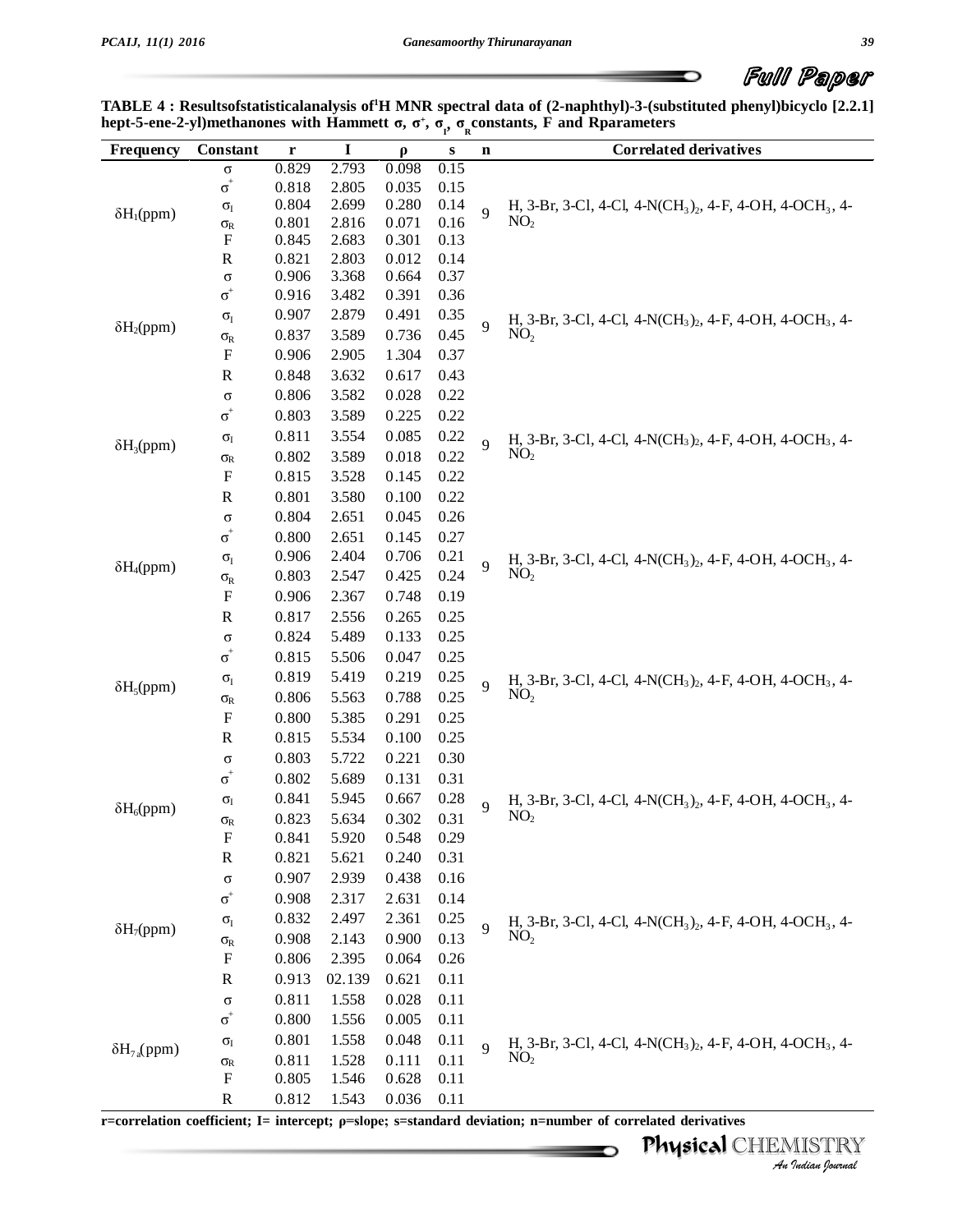$\overline{+}$ 

 $\ddot{}$ 

**‰H**

 $\overline{+}$ 

 $\ddot{}$ 

## Full Paper

In NMR spectral correlations, the Hammett equations was taken as, **‰** $\overrightarrow{0}$  **o m with operations**, the rammed equal ons was taken as,<br>=  $\delta_0 + \rho \sigma$  (8)

tions was taken as,<br>  $\delta = \delta_0 + \rho \sigma$  (8) efficien<br>
where  $\delta_0$  is the chemical shift of the corresponding R para<br>
parent compound.<br>
The characteristic proton chemical shifts( $\delta$ , ppm) with  $\sigma$ parent compound.

ues implies that the normal correlations operates in  $A_0$ *In for fail and d along with*<br>*Indiana Indiana*<br>*Ile paramete*<br>*IISTRY*<br>*Indian Ipurnal*  $H_1, H_2, H_3, H_4, H_5, H_6, H_7$  and  $H_{7a}$  of (2-naphthyl)-3-(substituted phenyl)bicyclo[2.2.1] hept-5-ene-2-  $\frac{ar}{\omega}$ <br>vl)methanones were assigned and tabulated in  $\delta$ E yl)methanones were assigned and tabulated in TABLE 2. The H<sub>1</sub>, H<sub>4</sub>, H<sub>7</sub> and H<sub>7a</sub> protons gave  $+0.284$ double doublets (dd). The H<sub>2</sub> and H<sub>3</sub> protons gave ( $R=0.9$ )<br>triplets(t). The H<sub>5</sub> and H<sub>6</sub> protons gave doublets(d).  $\delta H_1(pp)$ <br>These chemical shifts ( $\delta$ , ppm) were correlated with + 0.306 Hammett substituent constants, F and R parameters.  $(R)$ The results of statistical analyses are presented in  $\delta$ **F** TABLE 4. TABLE 4 reveals that the chemical  $+1$ <br>shifts( $\delta$  ppm) of H H H H and H protons were (R The results of statistical analyses are presented in  $\delta H_2(p)$ <br>TABLE 4. TABLE 4 reveals that the chemical  $+1.375$ <br>shifts( $\delta$ , ppm) of H<sub>1</sub>, H<sub>3</sub>, H<sub>5</sub>, H<sub>6</sub> and H<sub>7a</sub> protons were ( $R = 0$ . fail and produce poor correlation with Hammett sub-<br>stituent constants, F and R parameters in single re-<br>gression analysis. The chemical shift( $\delta$ , ppm) of H<sub>2</sub> ( $\mathbb{R}$  = stituent constants, F and R parameters in single re-<br>
gression analysis. The chamical shift( $\delta$ , npm) of H stituent constants, F and R parameters in single re-<br>gression analysis. The chemical shift( $\delta$ , ppm) of H<sub>2</sub> ( $\mathcal{R} =$ <br>proton with Hammett  $\sigma$ ,  $\sigma^+$ ,  $\sigma_i$ constants and F pa-<br> $\delta H_3$ gression analysis. The chemical shift( $\delta$ , ppm) of H<sub>2</sub><br>proton with Hammett  $\sigma$ ,  $\sigma^+$ ,  $\sigma_1$ constants and F pa-<br>rameters gave satisfactory correlations ( $\sigma$ : r=0.906; <sup>+0</sup>  $\div$ : r=0.916 proton with Hammett  $\sigma$ ,  $\sigma^+$ ,  $\sigma_1$ constants and F pa-<br>rameters gave satisfactory correlations ( $\sigma$ : r=0.906; +0.087( $\pm$ 0.<br> $\sigma^+$ : r=0.916;  $\sigma_1$ : r=907 and F: r=0.906) in single re-<br>gression analysis. The Hammett parameter were fail in correlations. The fail in cor-<br>making is due to the complete absence of resonance relation is due to the complete absence of resonance<br>
effects of substituents and inability of prediction of<br>
substituent effects on the  $\delta H_2$  protons along with the effects of substituents and inability of prediction of  $\delta$ F conjugative structure as shown in Figure 2. The corsubstituent effects on the  $\delta H_2$  protons along with the<br>conjugative structure as shown in Figure 2. The cor-<br>relation of  $\delta H_4$  with Hammett  $\sigma_1$  constant and F paconjugative structure as shown in Figure 2. The cor-<br>relation of  $\delta H_4$  with Hammett  $\sigma_1$  constant and F pa-<br>rameter were satisfactory ( $\sigma_i$ : r=906 and F: r=0.906).<br>The remaining Hammett  $\sigma$ ,  $\sigma^+$ ,  $\sigma_p$  constants The remaining Hammett  $\sigma$ ,  $\sigma^+$ ,  $\sigma_p$  constants and R relation of  $\delta H_4$  with Hammett  $\sigma_1$  constant and F parameter were satisfactory ( $\sigma_1$ : r=906 and F: r=0.906).<br>The remaining Hammett  $\sigma$ ,  $\sigma^+$ ,  $\sigma_R$  constants and R  $\delta$ parameters gave poor correlations. The inductive and field effects of the substituents predict the reac-<br> $\overrightarrow{R}$ tivity on this proton. A satisfactory correlations were  $\delta$ F obtained for H<sub>2</sub> proton chemical shifts ( $\delta$ , ppm) with tivity on this proton. A satisfactory correlations were<br>obtained for H<sub>7</sub> proton chemical shifts ( $\delta$ , ppm) with<br>Hammett  $\sigma$ ,  $\sigma^+$ ,  $\sigma_R$ constants and R parameters ( $\sigma$ : obtained for H<sub>7</sub> proton chemical<br>Hammett  $\sigma$ ,  $\sigma^+$ ,  $\sigma_{\rm R}$ constants an<br>r=0.907;  $\sigma^+$ : r=0.908;  $\sigma_{\rm R}$ : r=908  $\tau$ : r=0.908;  $\sigma_p$ : r=908 and R: r=0.913) in  $\frac{1}{8}$  (pp) Hammett  $\sigma$ ,  $\sigma^+$ ,  $\sigma_R$ constants and R parameters ( $\sigma$ :<br>r=0.907;  $\sigma^+$ : r=0.908;  $\sigma_R$ : r=908 and R: r=0.913) in<br>single regression analysis. The Hammett  $\sigma_l$ constants<br> $+0.62$ and F parameters gave poor correlations. All corresingle regression analysis. The Hammett  $\sigma_1$  constants<br>and F parameters gave poor correlations. All correlations gave positive  $\rho$  values. This positive  $\rho$  valall system. The reason for fail and poor correlation  $\mathbb{R}$ was already stated and along with the resonanace- $\delta$ F conjugtive structure ash shown in Figure 2.

Some of the single parameters correlation of

Physical CHEMISTRY

chemical shifts( $\delta$ , ppm) of  $H_1$ ,  $H_3$ ,  $H_5$ ,  $H_6$  and protons were fail and produce poor correlation coefficients with Hammett substituent constants, F and R parameters<sup>[8]</sup>. While seeking in multi-regression<br>analysis, these protons gave satisfactory correlations<br>with  $\sigma_I$  and  $\sigma_R$  constants and Swain-Lupton's paanalysis, these protons gave satisfactory correlations

rameters. The multi-regression analysis equations  
\nare given in (9-24).  
\n
$$
\delta H_1(ppm) = 2.695(\pm 0.140)
$$
  
\n+0.284(±0.024)σ<sub>1</sub> +0.011(±0.004)σ<sub>R</sub> (9)  
\n(R= 0.940, n = 9, P > 90%)  
\n $\delta H_1(ppm) = 2.673(\pm 0.127)$   
\n+ 0.306(±0.024)F +0.019(±0.001)R (10)  
\n(R = 0.945, n = 9, P > 90%)  
\n $\delta H_2(ppm) = 3.002(\pm 0.325)$   
\n+1.375(±0.628)σ<sub>1</sub> +0.333(±0.058)σ<sub>R</sub> (11)  
\n(R= 0.972, n = 9, P > 95%)  
\n $\delta H_2(ppm) = 3.313(\pm 0.222)$   
\n $\delta H_2(ppm) = 3.313(\pm 0.229)$   
\n $\delta H_3(ppm) = 3.51(\pm 0.215)$   
\n+0.087(±0.021)σ<sub>1</sub> +0.049(±0.035)R (12)  
\n(R= 0.974, n = 9, P > 95%)  
\n $\delta H_3(ppm) = 3.55(\pm 0.215)$   
\n+0.087(±0.021)σ<sub>1</sub> +0.064(±0.004)σ<sub>R</sub> (13)  
\n(R= 0.908, n = 9, P > 90%)  
\n $\delta H_4(ppm) = 2.143(\pm 0.124)$   
\n+0.152(±0.034)F +0.026(±0.002)R (14)  
\nR= 0.916, n = 9, P > 90%)  
\n $\delta H_4(ppm) = 2.201(\pm 0.130)$   
\n+ 0.152(±0.034)F +0.25(±0.22)σ<sub>R</sub> (15)  
\n(R= 0.987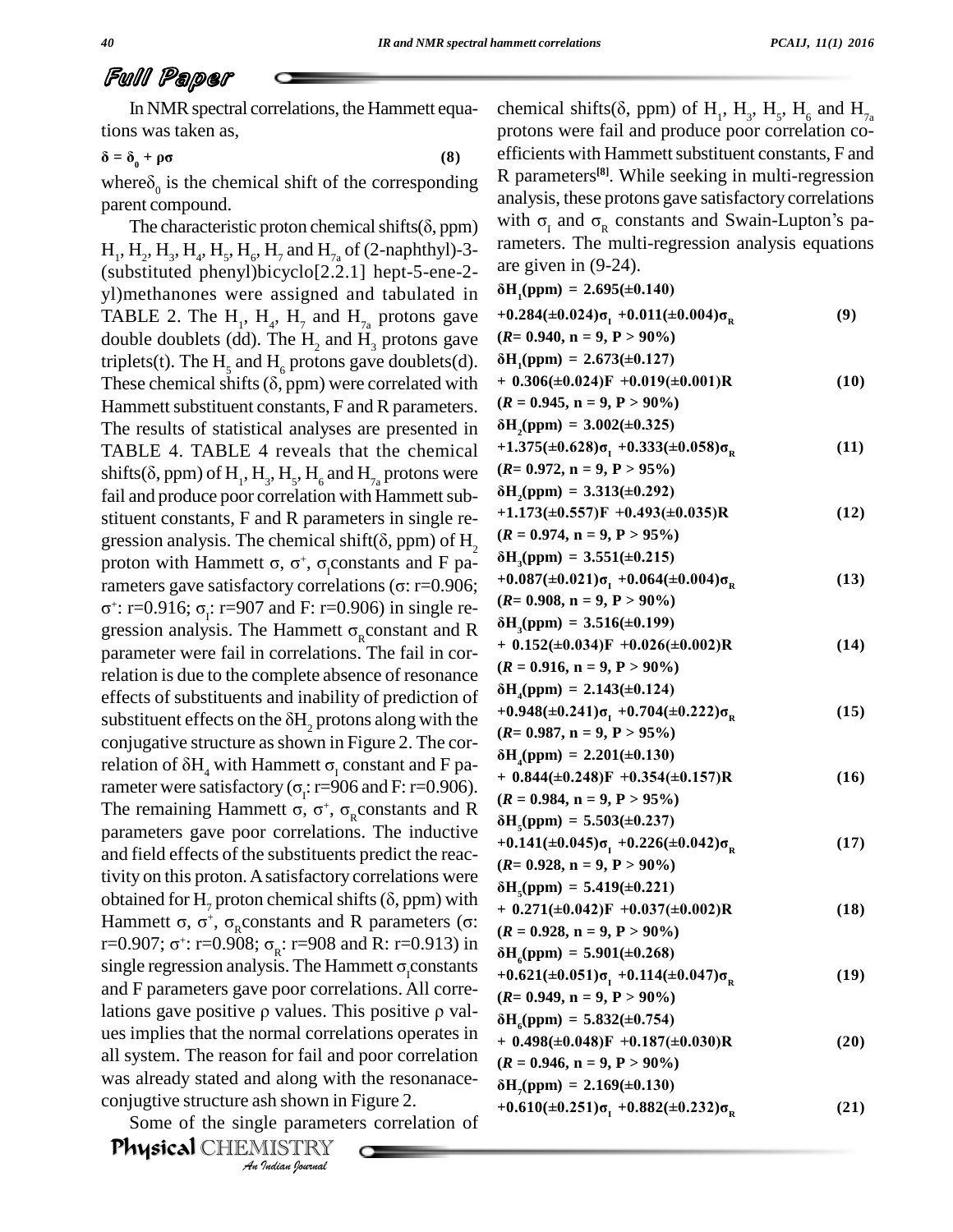$\overline{\phantom{0}}$ 

| TABLE 5 : Results of statistical analysis of <sup>13</sup> C MNR spectral data of (2-naphthyl)-3-(substituted phenyl) biyclo [2.2.1] |  |
|--------------------------------------------------------------------------------------------------------------------------------------|--|
| hept-5-ene-2-yl)methanones with Hammett $\sigma$ , $\sigma^+$ , $\sigma^+$ , $\sigma^-$ constants, F and Rparameters                 |  |

| Frequency             | Constant                        | r     | $\mathbf I$ | $\rho$ | S    | $\mathbf n$    | <b>Correlated derivatives</b>                                                                |
|-----------------------|---------------------------------|-------|-------------|--------|------|----------------|----------------------------------------------------------------------------------------------|
|                       | $\sigma$                        | 0.820 | 190.16      | 0.309  | 0.71 |                |                                                                                              |
|                       | $\sigma^{\scriptscriptstyle +}$ | 0.811 | 190.13      | 0.100  | 0.72 |                |                                                                                              |
|                       | $\sigma_{\rm I}$                | 0.811 | 190.31      | 0.469  | 0.72 | $\overline{9}$ | H, 3-Br, 3-Cl, 4-Cl, 4-N(CH <sub>3</sub> ) <sub>2</sub> , 4-F, 4-OH, 4-OCH <sub>3</sub> , 4- |
| $\delta CO(ppm)$      | $\sigma_{\rm R}$                | 0.830 | 189.91      | 0.925  | 0.69 |                | NO <sub>2</sub>                                                                              |
|                       | $\boldsymbol{\mathrm{F}}$       | 0.804 | 190.97      | 0.136  | 0.73 |                |                                                                                              |
|                       | $\mathbb{R}$                    | 0.824 | 199.98      | 0.461  | 0.70 |                |                                                                                              |
|                       | $\sigma$                        | 0.802 | 41.60       | 0.651  | 1.55 |                |                                                                                              |
|                       | $\sigma^{\scriptscriptstyle +}$ | 0.811 | 41.55       | 0.219  | 1.54 |                |                                                                                              |
| $\delta C_1$ (ppm)    | $\sigma_{\rm I}$                | 0.813 | 40.85       | 2.089  | 1.47 | $\overline{9}$ | H, 3-Br, 3-Cl, 4-Cl, 4-N(CH <sub>3</sub> ) <sub>2</sub> , 4-F, 4-OH, 4-OCH <sub>3</sub> , 4- |
|                       | $\sigma_{\rm R}$                | 0.812 | 41.40       | 0.769  | 1.54 |                | NO <sub>2</sub>                                                                              |
|                       | $\boldsymbol{\mathrm{F}}$       | 0.846 | 40.46       | 2.941  | 1.38 |                |                                                                                              |
|                       | ${\bf R}$                       | 0.816 | 41.35       | 2.666  | 1.53 |                |                                                                                              |
|                       | $\sigma$                        | 0.905 | 54.34       | 0.926  | 0.68 |                |                                                                                              |
|                       | $\sigma^{\scriptscriptstyle +}$ | 0.881 | 54.96       | 0.429  | 0.73 |                |                                                                                              |
| $\delta C_2$ (ppm)    | $\sigma_{I}$                    | 0.905 | 54.21       | 1.588  | 0.68 | $\overline{9}$ | H, 3-Br, 3-Cl, 4-Cl, 4-N(CH <sub>3</sub> ) <sub>2</sub> , 4-F, 4-OH, 4-OCH <sub>3</sub> , 4- |
|                       | $\sigma_{\rm R}$                | 0.905 | 53.87       | 1.683  | 0.69 |                | NO <sub>2</sub>                                                                              |
|                       | ${\bf F}$                       | 0.905 | 53.98       | 1.803  | 0.68 |                |                                                                                              |
|                       | $\mathbb{R}$                    | 0.814 | 53.94       | 0.954  | 0.72 |                |                                                                                              |
|                       | $\sigma$                        | 0.831 | 45.11       | 1.794  | 2.57 |                |                                                                                              |
|                       | $\sigma^{\scriptscriptstyle +}$ | 0.829 | 44.82       | 1.966  | 2.59 |                |                                                                                              |
| $\delta C_3$ (ppm)    | $\sigma_{I}$                    | 0.821 | 45.89       | 2.507  | 2.65 | $\overline{Q}$ | H, 3-Br, 3-Cl, 4-Cl, 4-N(CH <sub>3</sub> ) <sub>2</sub> , 4-F, 4-OH, 4-OCH <sub>3</sub> , 4- |
|                       | $\sigma_{\rm R}$                | 0.820 | 44.47       | 2.150  | 2.66 |                | NO <sub>2</sub>                                                                              |
|                       | $\boldsymbol{\mathrm{F}}$       | 0.808 | 45.38       | 0.963  | 2.70 |                |                                                                                              |
|                       | $\mathbf R$                     | 0.822 | 44.41       | 0.616  | 2.64 |                |                                                                                              |
|                       | $\sigma$                        | 0.836 | 50.55       | 0.721  | 0.89 |                |                                                                                              |
|                       | $\sigma^{\scriptscriptstyle +}$ | 0.836 | 50.43       | 0.417  | 0.89 |                |                                                                                              |
| $\delta C_4$ (ppm)    | $\sigma_{\rm I}$                | 0.809 | 50.64       | 0.362  | 0.95 | $\overline{Q}$ | H, 3-Br, 3-Cl, 4-Cl, 4-N(CH <sub>3</sub> ) <sub>2</sub> , 4-F, 4-OH, 4-OCH <sub>3</sub> , 4- |
|                       | $\sigma_{\rm R}$                | 0.832 | 50.20       | 1.245  | 0.90 |                | NO <sub>2</sub>                                                                              |
|                       | $\boldsymbol{\mathrm{F}}$       | 0.802 | 5048        | 0.096  | 0.96 |                |                                                                                              |
|                       | $\mathbb{R}$                    | 0.832 | 50.22       | 0.799  | 0.91 |                |                                                                                              |
|                       | $\sigma$                        | 0.845 | 135.50      | 0.218  | 0.20 |                |                                                                                              |
|                       | $\sigma^{\scriptscriptstyle +}$ | 0.843 | 135.54      | 0.118  | 0.20 |                |                                                                                              |
| $\delta C_{5.6}(ppm)$ | $\sigma_{\rm I}$                | 0.831 | 135.40      | 0.305  | 0.21 | $\overline{Q}$ | H, 3-Br, 3-Cl, 4-Cl, 4-N(CH <sub>3</sub> ) <sub>2</sub> , 4-F, 4-OH, 4-OCH <sub>3</sub> , 4- |
|                       | $\sigma_{R}$                    | 0.838 | 135.60      | 0.348  | 0.21 |                | NO <sub>2</sub>                                                                              |
|                       | $\boldsymbol{\mathrm{F}}$       | 0.813 | 135.42      | 0.174  | 0.21 |                |                                                                                              |
|                       | $\mathbf R$                     | 0.837 | 135.60      | 0.224  | 0.21 |                |                                                                                              |
|                       | $\sigma$                        | 0.804 | 46.78       | 0.088  | 0.61 |                |                                                                                              |
|                       | $\sigma^{\scriptscriptstyle +}$ | 0.807 | 46.27       | 0.056  | 0.61 |                |                                                                                              |
| $\delta C_7$ (ppm)    | $\sigma_{I}$                    | 0.328 | 45.91       | 0.854  | 0.58 | $\overline{Q}$ | H, 3-Br, 3-Cl, 4-Cl, 4-N(CH <sub>3</sub> ) <sub>2</sub> , 4-F, 4-OH, 4-OCH <sub>3</sub> , 4- |
|                       | $\sigma_{\rm R}$                | 0.824 | 46.13       | 0.896  | 0.89 |                | NO <sub>2</sub>                                                                              |
|                       | $\boldsymbol{\mathrm{F}}$       | 0.905 | 45.79       | 1.277  | 0.53 |                |                                                                                              |
|                       | $\mathbf R$                     | 0.821 | 46.15       | 0.340  | 0.60 |                |                                                                                              |

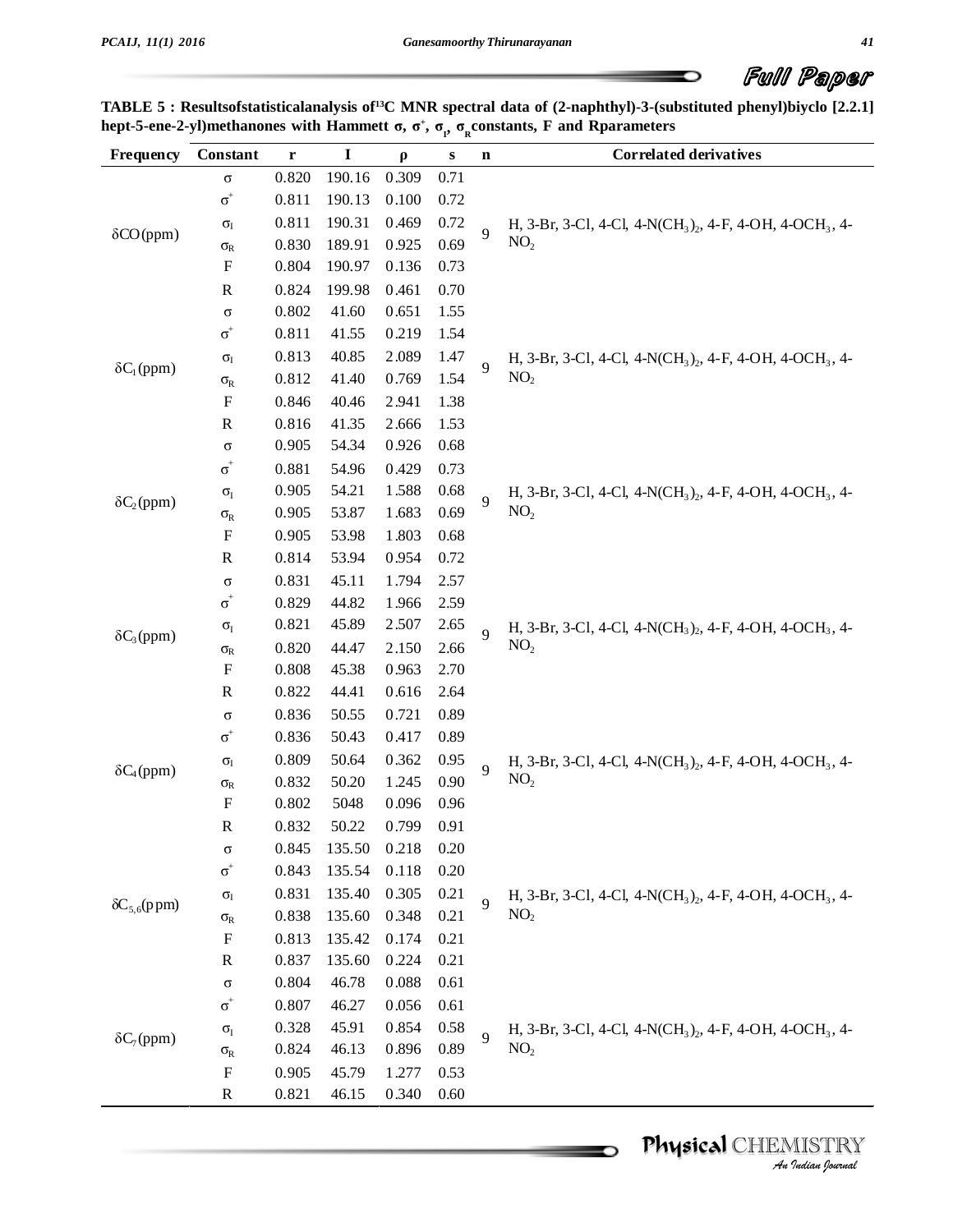| Frequency                      | Constant                        | r     | 1      | $\rho$ | S     | $\mathbf n$ | <b>Correlated derivatives</b>                                                             |
|--------------------------------|---------------------------------|-------|--------|--------|-------|-------------|-------------------------------------------------------------------------------------------|
| $\delta C_1$ (ppm)             | $\sigma$                        | 0.815 | 130.82 | 0.288  | 0.86  |             |                                                                                           |
|                                | $\sigma^+$                      | 0.806 | 130.88 | 0.073  | 0.87  |             |                                                                                           |
|                                | $\sigma_I$                      | 0.839 | 130.32 | 1.458  | 0.80  | $\Omega$    | H, 3-Br, 3-Cl, 4-Cl, 4-N(CH <sub>3</sub> ) <sub>2</sub> , 4-F, 4-OH, 4-OCH <sub>3</sub> , |
|                                | $\sigma_{R}$                    | 0.800 | 130.84 | 0.011  | 0.88  |             | $4-NO2$                                                                                   |
|                                | F                               | 0.842 | 130.26 | 1.541  | 0.79  |             |                                                                                           |
|                                | R                               | 0.801 | 130.88 | 1.330  | 0.88  |             |                                                                                           |
| $\delta C_1$ (ppm)             | $\sigma$                        | 0.911 | 138.71 | 10.367 | 7.32  |             |                                                                                           |
|                                | $\sigma^{\scriptscriptstyle +}$ | 0.903 | 141.16 | 6.341  | 7.00  |             |                                                                                           |
|                                | $\sigma_{I}$                    | 0.817 | 134.71 | 0.376  | 11.64 | $\mathbf Q$ | H, 3-Br, 3-Cl, 4-Cl, 4-N(CH <sub>3</sub> ) <sub>2</sub> , 4-F, 4-OH, 4-OCH <sub>3</sub> , |
|                                | $\sigma_{R}$                    | 0.800 | 139.74 | 0.015  | 13.68 |             | $4-NO2$                                                                                   |
|                                | $\boldsymbol{\mathrm{F}}$       | 0.811 | 140.71 | 0.617  | 11.68 |             |                                                                                           |
|                                | R                               | 0.843 | 141.76 | 0.117  | 10.11 |             |                                                                                           |
| $\delta C_{i\rho s\rho}$ (ppm) | $\sigma$                        | 0.906 | 134.55 | 11.46  | 6.49  |             |                                                                                           |
|                                | $\sigma^{\scriptscriptstyle +}$ | 0.905 | 130.22 | 5.231  | 7.28  |             |                                                                                           |
|                                | $\sigma_{I}$                    | 0.918 | 128.77 | 26.635 | 4.93  | $\mathbf Q$ | H, 3-Br, 3-Cl, 4-Cl, 4-N(CH <sub>3</sub> ) <sub>2</sub> , 4-F, 4-OH, 4-OCH <sub>3</sub> , |
|                                | $\sigma_{R}$                    | 0.833 | 132.04 | 11.291 | 8.02  |             | $4-NO2$                                                                                   |
|                                | F                               | 0.907 | 129.27 | 25.871 | 5.76  |             |                                                                                           |
|                                | R                               | 0.835 | 132.10 | 7.962  | 7.91  |             |                                                                                           |

r=correlation coefficient; I= intercept; p=slope; s=standard deviation; n=number of correlated derivatives

 $(R = 0.985, n = 9, P > 95\%)$  $\delta H_{\gamma}$ (ppm) = 2.098(±0.091)  $+$  0.097( $\pm$ 0.018)F +0.633( $\pm$ 0.120)R  $(22)$  $(R = 0.990, n = 9, P > 95\%)$  $\delta H_{7}$ (ppm) = 1.513(±0.106)  $+0.036(\pm 0.021)\sigma_{\rm r}$  +0.112( $\pm 0.018\sigma_{\rm p}$  $(23)$  $(R= 0.925, n = 9, P > 90\%)$  $\delta H_{7}$ (ppm) = 1.527(±0.101)  $+$  0.036(±0.019)F +0.040(±0.012)R  $(24)$  $(R = 0.914, n = 9, P > 90\%)$ 

### <sup>13</sup>C NMR spectral study

The <sup>13</sup>C NMR chemical shifts( $\delta$ , ppm) of CO, norbornyl ring,  $C_1$ ,  $C_1$ , and ipso carbons of (2-naphthyl)-3-(substituted phenyl)bicyclo [2.2.1] hept-5ene-2-yl) methanones have been assigned and tabulated in TABLE 2. These chemical shifts were correlated with Hammett substituent constants, F and R parameters. The results of statistical analyses are shown in TABLE 5. TABLE 5 reveals that the correlations of CO,  $C_1$ ,  $C_3$ ,  $C_4$ - $C_6$  and  $C_1$ , chemical shifts  $(\delta, ppm)$  with Hammett substituent constants, F and R parameters were fail. A satisfactory correlation obtained for  $C_2$ , chemical shifts ( $\delta$ , ppm) with Hammett  $\sigma$ ,  $\sigma_{\rm p}$ ,  $\sigma_{\rm g}$  constants and F parameters( $\sigma$ : r=0.902;  $\sigma_i$ : r=0.905;  $\sigma_k$ : r=0.905 and F: r=0.905).

**Physical CHEMISTRY** An Indian Journal

The Hammett  $\sigma^+$  constant and R parameters were fail in correlation. The  $C_7$  chemical shifts ( $\delta$ , ppm) satisfactory correlation with gave F parameter(r=0.905). Remaining Hammett  $\sigma$ ,  $\sigma^+$ ,  $\sigma_r$ ,  $\sigma_{\rm R}$  constants and R parameters gave poor correlations. The correlation of  $C_1$ , chemical shifts ( $\delta$ , ppm) with Hammett  $\sigma$  and  $\sigma^+$ constants were satisfactory( $\sigma$ : r = 0.911 and  $\sigma$  :0.903). A poor correlation were obtained for  $C_{1}$ , chemical shifts ( $\delta$ , ppm) with Hammett  $\sigma_r$ ,  $\sigma_p$ constants, F and R parameters. Hammett  $\sigma$ ,  $\sigma^+$ ,  $\sigma_r$  constants and F parameters produce satisfactory correlation (σ: r=0.900; σ<sup>+</sup>: r=0.905;  $\sigma_i$ : r=0.918 and F: r=0.907) with C<sub>inso</sub> carbon chemical shifts  $(\delta, ppm)$ . The resonance component of the substituents was fail in correlations. All correlations gave positive  $\rho$  values and it is the evident for the normal substituent effects operates in all system. The reason for failure in correlation was stated earlier and it associated with the resonance-conjugated structure as shown in Figure 2.

In  $^{13}C$  NMR spectral correlation of the methanones many single regressions gave poor correlations. When seeking the multi-regressions of these <sup>13</sup>C NMR chemical shifts ( $\delta$ , ppm) with  $\sigma_r$ ,  $\sigma_R$ constants or Swain-Lupton's parameters<sup>[8]</sup> produced

Full Paper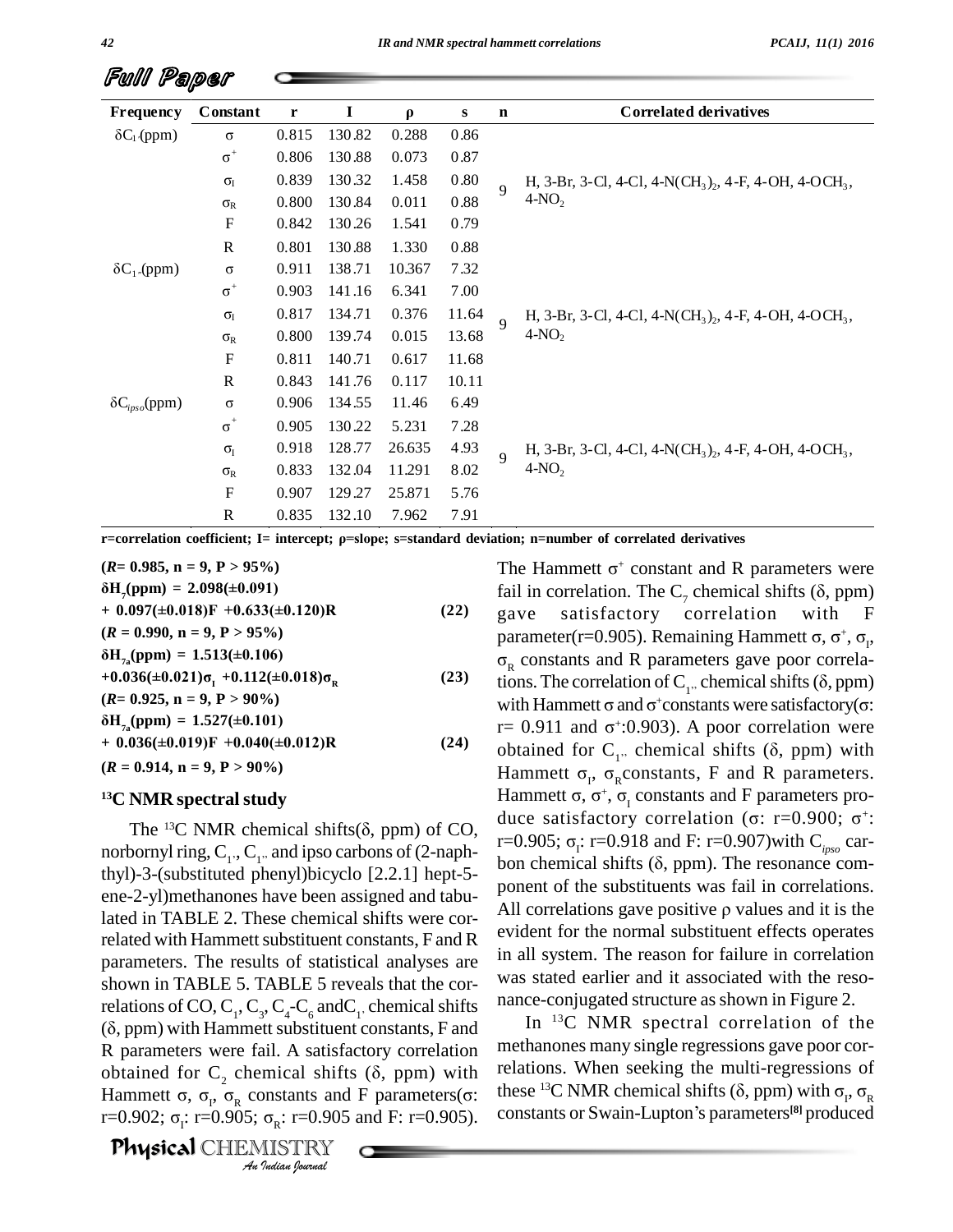satisfactory correlations. The multi-linear regression **(***R***= 0.941, n = 9, P > 90%)** analysis equations are presented in (25-44). **‰CO(ppm) <sup>=</sup> 189.99(±0.658)**

$$
\begin{array}{ll}\n\text{and } \text{and } \text{y5D} \text{ equations are presented in } (\text{25} + 1)\text{,} \\
\delta\text{CO}(ppm) = 189.99(\pm 0.658) & + \\
+ 0.168(\pm 0.012)\sigma_1 + 0.876(\pm 0.117)\sigma_R & (25) \quad \text{(1)} \\
(R = 0.932, n = 9, P > 90\%) & \delta\text{CO}(ppm) = 189.86(\pm 0.621) & + \\
+ 0.265(\pm 0.112)F + 0.489(\pm 0.075)R & (26) \quad \text{(1)} \\
(R = 0.925, n = 9, P > 90\%) & \delta\text{CO}(ppm) = 40.28(\pm 1.364) & + \\
+ 2.615(\pm 0.235)\sigma_1 + 1.530(\pm 0.243)\sigma_R & (27) \quad \text{(1)} \\
(R = 0.939, n = 9, P > 90\%) & \delta\text{CO}(ppm) = 39.99(\pm 1.181) & + \\
+ 3.207(\pm 2.244)F + 1.005(\pm 0.142)R & (28) \quad \text{(2)} \\
(R = 0.952, n = 9, P > 95\%)\n\end{array}
$$

+ 3.20/(±2.244)F +1.005(±0.142)K  
\n(R = 0.952, n = 9, P > 95%)  
\n
$$
\delta C_2(ppm) = 54.49(\pm 0.583)
$$
\n+1.452(±0.113)σ<sub>1</sub> +1.255(±0.104)σ<sub>R</sub>

+1.452(
$$
\pm
$$
0.113) $\sigma_1$  +1.255( $\pm$ 0.104) $\sigma_R$  (29) (A  
\n(*R*= 0.965, n = 9, P > 95%)  
\n $\delta C_2$ (ppm) = 54.61( $\pm$ 0.558)

$$
\delta C_2(ppm) = 54.61(\pm 0.558)
$$

$$
(K= 0.965, n = 9, P > 95\%)
$$
  
\n
$$
\delta C_2(ppm) = 54.61(\pm 0.558)
$$
  
\n+1.595(\pm 0.104)F +0.788(\pm 0.066)R  
\n
$$
(R = 0.965, n = 9, P > 95\%)
$$
  
\n
$$
\delta C_3(ppm) = 45.31(\pm 0.215)
$$
\n(30)

$$
\delta C_{\rm (DDM)} = 45.31(\pm 0.215)
$$

$$
(R = 0.965, n = 9, P > 95\%)
$$
  
\n
$$
\delta C_3(ppm) = 45.31(\pm 0.215)
$$
  
\n+1.966(\pm 0.481)\sigma\_1 +1.157(\pm 0.445)\sigma\_R  
\n(R= 0.925, n = 9, P > 90\%)  
\n
$$
\delta C_3(ppm) = 44.65(\pm 2.351)
$$
\n(31)

$$
\delta C \text{ (nnm)} = 44.65(\pm 2.351)
$$

$$
R = 0.925, n = 9, P > 90\%)
$$
  
\n
$$
\delta C_3(ppm) = 44.65(\pm 2.351)
$$
  
\n
$$
+ 0.553(\pm 0.014)F + 1.557(\pm 0.283)R
$$
  
\n
$$
(R = 0.923, n = 9, P > 90\%)
$$
  
\n
$$
\delta C_4(ppm) = 50.187(\pm 0.864)
$$
  
\n
$$
+ 0.553(\pm 0.014)F + 1.557(\pm 0.283)R
$$
  
\n
$$
+ 0.553(\pm 0.014)F + 1.557(\pm 0.283)R
$$
  
\n
$$
+ 0.553(\pm 0.014)F + 1.557(\pm 0.283)R
$$
  
\n
$$
+ 0.553(\pm 0.014)F + 1.557(\pm 0.283)R
$$
  
\n
$$
+ 0.553(\pm 0.014)F + 1.557(\pm 0.283)R
$$
  
\n
$$
+ 0.553(\pm 0.014)F + 1.557(\pm 0.283)R
$$
  
\n
$$
+ 0.553(\pm 0.014)F + 1.557(\pm 0.283)R
$$

$$
(R = 0.923, n = 9, P > 90\%)
$$
  
\n
$$
\delta C_4(ppm) = 50.187(\pm 0.864)
$$
  
\n+0.631(\pm 0.166)  $\sigma_1$  +1.259(\pm 0.015)  $\sigma_R$   
\n
$$
(R = 0.932, n = 9, P > 95\%)
$$
  
\n
$$
\delta C_4(ppm) = 50.08(\pm 0.807)
$$
 (3)

$$
\delta C_4(ppm) = 50.08(\pm 0.807)
$$

$$
i\epsilon = 0.952, n = 9, P > 95\%
$$
\n
$$
i\epsilon = 0.952, n = 9, P > 95\%
$$
\n
$$
i\epsilon = 0.933, n = 9, P > 95\%
$$
\n
$$
i\epsilon = 0.933, n = 9, P > 95\%
$$
\n
$$
i\epsilon = 0.933, n = 9, P > 95\%
$$
\n
$$
i\epsilon = 0.933, n = 9, P > 95\%
$$
\n
$$
i\epsilon = 0.933, n = 9, P > 95\%
$$
\n
$$
i\epsilon = 0.933, n = 9, P > 95\%
$$

$$
(\mathbf{K} = 0.955, \mathbf{n} = 9, \mathbf{P} > 95\%)
$$
  
\n
$$
\delta C_{5,6}(\text{ppm}) = 135.51(\pm 20.761)
$$
  
\n+1.331(\pm 0.117)\sigma<sub>1</sub> +8.734(\pm 0.817)\sigma<sub>R</sub>

+1.331(±0.117) 
$$
\sigma_{I}
$$
 +8.734(±0.817)  $\sigma_{R}$  (35)  
\n( $R$ = 0.915, n = 9, P > 90%)  
\n $\delta C_{5,6}$ (ppm) = 135.601(±12.361)

$$
\delta C_{5.6}(ppm) = 135.601(\pm 12.361)
$$

$$
(\mathbf{K} = \mathbf{0.915}, \mathbf{n} = \mathbf{9}, \mathbf{P} > 90\%)
$$
  
\n
$$
\delta C_{5,6}(\text{ppm}) = 135.601(\pm 12.361)
$$
  
\n+ 4.017(\pm 0.817)F +12.361(\pm 0.417)R (36)

+ 4.017(
$$
\pm
$$
0.817)*F* +12.361( $\pm$ 0.417)*R*  
(*R* = 0.938, n = 9, P > 90%)  
 $\delta$ C<sub>7</sub>(ppm) = 45.628( $\pm$ 0.512)

$$
(\mathbf{K} = 0.938, \mathbf{n} = 9, \mathbf{P} > 90\%)
$$
  
\n
$$
\delta C_{7}(\text{ppm}) = 45.628(\pm 0.512)
$$
  
\n+1.179(\pm 0.099)\sigma\_{1} + 0.942(\pm 0.091)\sigma\_{R} (37)  
\n( $\mathbf{R} = 0.048$ ,  $\mathbf{n} = 0$ ,  $\mathbf{R} > 0.5\%$ )

+1.179(
$$
\pm
$$
0.999) $\sigma_1$  +0.942( $\pm$ 0.091) $\sigma_R$   
(*R*= 0.948, n = 9, P > 95%)  
 $\delta C_7$ (ppm) = 45.564( $\pm$ 0.445)

$$
iK = 0.948, n = 9, P > 95\%
$$
  
\n
$$
\delta C_{7}(ppm) = 45.564(\pm 0.445)
$$
  
\n+ 1.339(\pm 0.084)F + 0.488(\pm 0.053)R  
\n(38)

**(39)**

+ 1.339(
$$
\pm
$$
0.084)*F* + 0.488( $\pm$ 0.033)*K*  
(*R* = 0.990, n = 9, P > 95%)  
 $\delta$ C<sub>1</sub>(ppm) = 130.15( $\pm$ 0.763)

$$
\delta C_{12}(ppm) = 130.15(\pm 0.763)
$$
  
+1.636(\pm 0.147)\sigma\_{1} + 0.467(\pm 0.013)\sigma\_{R}

Ful Paper

$$
(R= 0.941, n = 9, P > 90\%)
$$
\n
$$
\delta C_{P}(ppm) = 130.20(\pm 0.708)
$$
\n
$$
+ 1.547(\pm 0.135)F + 0.124(\pm 0.085)R
$$
\n
$$
(R = 0.942, n = 9, P > 90\%)
$$
\n
$$
\delta C_{P}(ppm) = 144.76(\pm 65.31)
$$
\n
$$
+ 13.760(\pm 1.441)\sigma_{I} + 8.361(\pm 0.018)\sigma_{R}
$$
\n
$$
(R = 0.957, n = 9, P > 95\%)
$$
\n
$$
\delta C_{P}(ppm) = 146.68(\pm 31.245)
$$
\n
$$
+ 8.211(\pm 0.171)F + 5.643(\pm 1.311)R
$$
\n
$$
(R = 0.958, n = 9, P > 95\%)
$$
\n
$$
\delta C_{\text{gso}}(ppm) = 129.798(\pm 4.655)
$$
\n
$$
+ 28.365(\pm 8.988)\sigma_{I} + 2.897(\pm 0.830)\sigma_{R}
$$
\n
$$
(43)
$$
\n
$$
(R = 0.989, n = 9, P > 95\%)
$$
\n
$$
\delta C_{\text{gso}}(ppm) = 129.01(\pm 5.121)
$$
\n
$$
+ 12.141(\pm 3.214)F + 1.331(\pm 0.877)R
$$
\n
$$
(44)
$$

 $(R = 0.980, n = 9, P > 95\%)$ 

### **CONCLUSIONS**

33) stants, F and R Swain-Lupton's parameters by single A series containing nine novel (2-naphthyl)-3- (substituted phenyl)bicyclo[2.2.1] hept-5-ene-2 yl)methanones have been synthesized by aqueous phase fly-ash catalyzed [4+2] Diels-Alder reaction of 2-naphthyl chalcones and cyclopentadiene according to literature. The assigned characteristic infrared and NMR spectral data are correlated using<br>Hammett equation with Hammett substituent con-<br>stants, F and R Swain-Lupton's parameters by single Hammett equation with Hammett substituent con and multi-linear regression analysis. From the re sults of statistical analysis, the effect of substituents on the spectral data has been discussed. Many of the single and multi-parameter correlations gave satisfactory correlation co-efficient.

### **Novelty and Highlights**

Aqueous phase fly-ash catalyzed [4+2] Diels- Alder reaction was performed to synthesis of some novel (2-naphthyl)-3-(substituted phenyl) bicyclo [2.2.1] hept-5-ene-2-yl)methanones.

The synthesized methanones were characterized by their physical constants and spectral data.

*An*The assigned characteristic infrared and NMR *I* and NMR<br>1 Hammett<br>regression<br>*AISTRY*<br>*Indian Iournal* spectroscopic data are correlated with Hammett equation using single and multi-linear regression analysis.